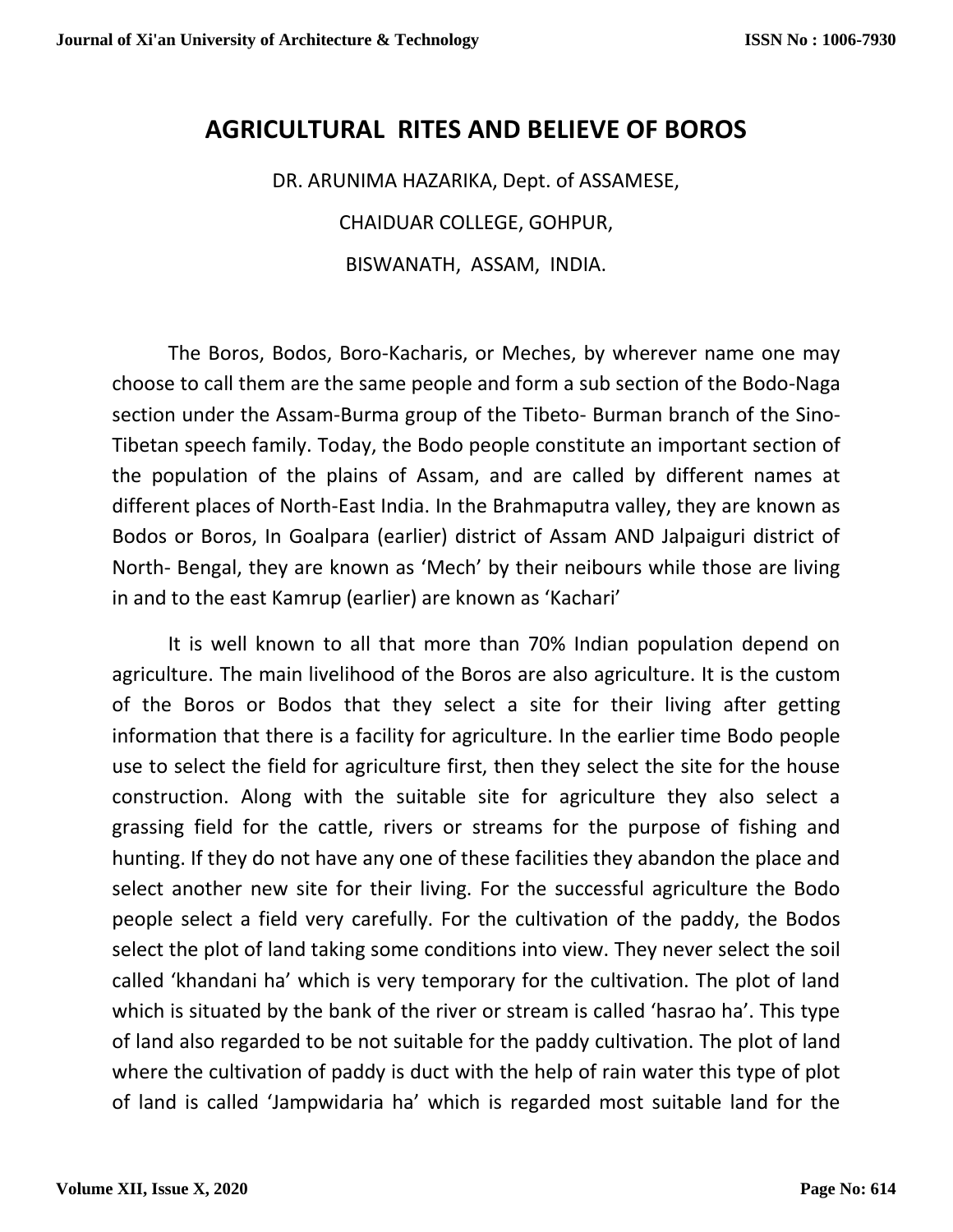paddy cultivation. About the selection of the plot of land for agriculture purpose there is a popular traditional folk song which was prevailed among the Bodos in earlier time and the song is like this,-

"Ha ladwngmwn agini kona Mwswo ladwngmwn gong mena Jampwi daria daria mai gainaiya Dao jalangbai oma jalangbai Makwo jabaonw agwi…"

(English rendering:- a pair of bullock with curved horns was purchase, paddy was planted at the plot of jampai daria land, birds and pigs have eaten all, nothing has been left for me to eat.)

In earlier time, the Bodo people cultivated three main paddy which is known as 'Maisali', 'Baoa', and 'Ashu'. The 'maisali' which is called ' Sali dhan'in assamese is transplanted as winter rice in low laying land. The 'baoa' is a stemmed rice which is shown mainly in marches which is deep water , and the other type of rice i.e. 'ashu' which is known as 'ashu dhan' in assamese is sown in the spring time and is grown in high land. Among these three kind of rice which is shown the 'Maisali' which is known as 'shali dhan' in assamese is preferred mostly by the Bodo people. The 'Maisali' has many varieties. Out of numerous varieties one is large variety and another is smaller variety, which are called 'Maima' and 'Maisa' in Bodos respectively.

The main festival of Bodos are classified under three heads which are (i) Religious festivals (ii) Seasonal festivals and (iii) Agricultural festivals. Among the religious festivals the "Kherai Puja" festival and the main "Garja Pujafestival are the main. The purpose of both festival is linked with agriculture and welfare of the family. Among the seasonal festivals, one of the most and popular festival is 'Bwisagu' which is called "Bohag Bihu" in assamese and "Magw Bwisagu" or 'Domachi' which is called " Magh Bihu"or "Bogali Bihu" in assamese and "khati Gasa" which is called "khati Bihu" in assamese. Among these three the khati gasa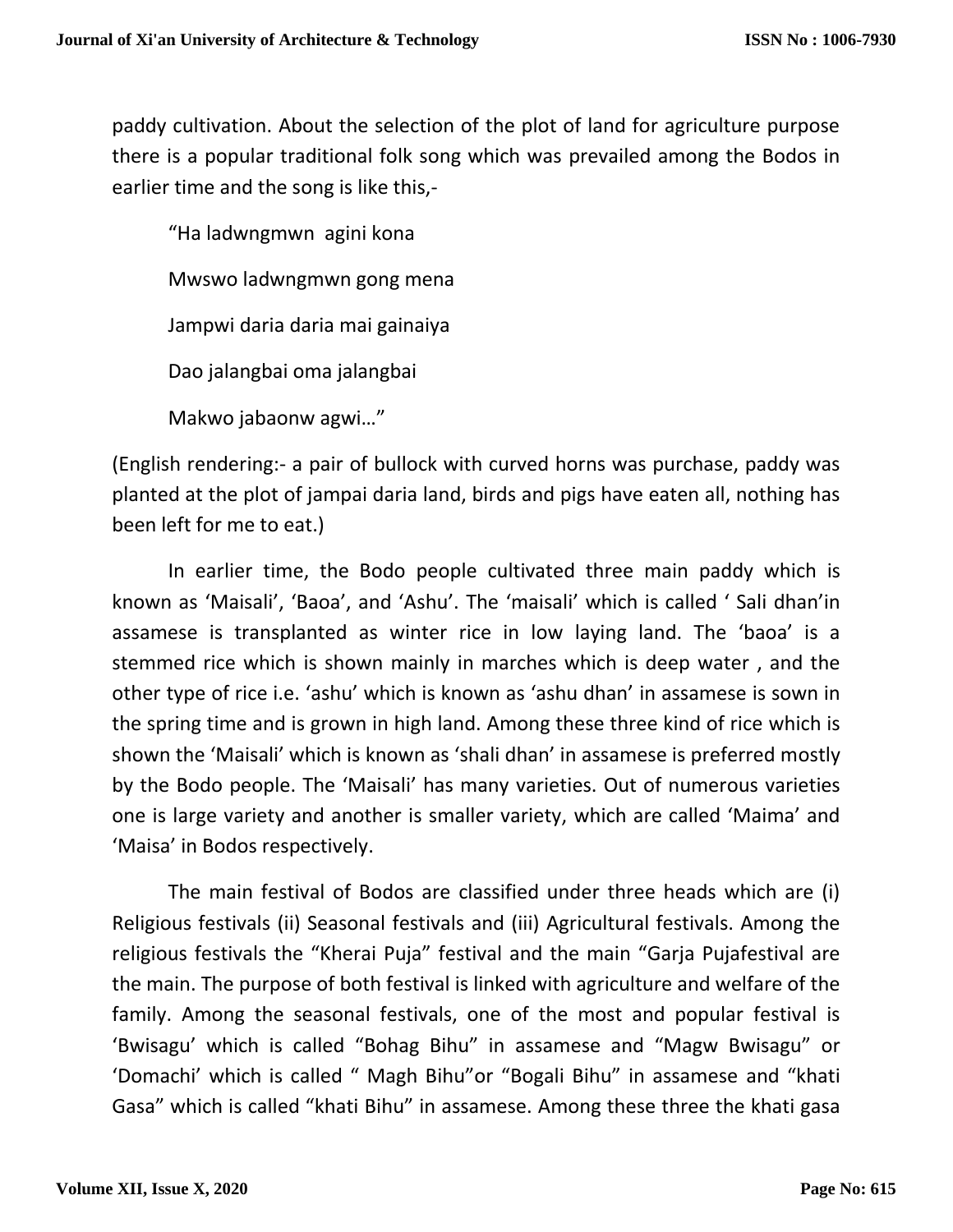of the Boros are mostly related with agricultureor paddy cultivation. Excluding religious festivals and seasonal festival of the Bodos. I am going to discuss only about the agriculture festival of Bodos including 'khati gasa' as it is generally connected with the agriculture mostly with paddy cultivation, with some heads.

- (i) **Khwtia Phwnai(sowing seeds of paddy):-** In earlier time the Bodo people do not show the paddy seeds without offering' mainao' . It is believes that if they show the paddy seeds without offering 'mainao' she(mainao)will angry and the paddy will destroy in future with various natural calamities. Therefore after making the field ready for ploughing the owner of the house offer a pair of areca nuts and betel leaves to the goddess 'mainao' or 'lokhmi' and salutes towards the east and pray for all goods for his cultivation after while he starts showing the seeds of paddy.
- (ii) **Khwtia phunai (uprooting the seedling):-** At the time of uprooting the seedlings for transplantation, the Bodo or Boro people also followed with some rule or rites. When the seedling becomes measured the elder most female or female guardian of the family goes earlier in the morning to the field and offer a pair of 'goi jora pathwi jora' (areca nuts and betel leaves) to the mainao or lokhmi and start uprooting seedlings. After her the female member of the family or female of the village. The female member bundle the seedling in a some special manner, in which the eight bundle of seedlings are called as 'dangries'. After the seedling, the male member of the family carry these seedling into the field where seedling should be transplanted.
- (iii) **Mai gaijennai or mai ag lanai (paddy plantation):-** From the earlier time to till now the Bodo or Boro people start the Mai Gaijennai or Mai Ag Lanai with some traditional rites or rituals. At the day when the first paddy is to be planted, the guardian of the family generally the elder female member of the family rise early in the morning and take bath, and goes to the field without tighting her hair or leaving her hair open. After arriving to the field she keep a leaf of banana in the east corner of the plot of land and planted here a 'Tulunsi'(holy basil tree) and Taso (a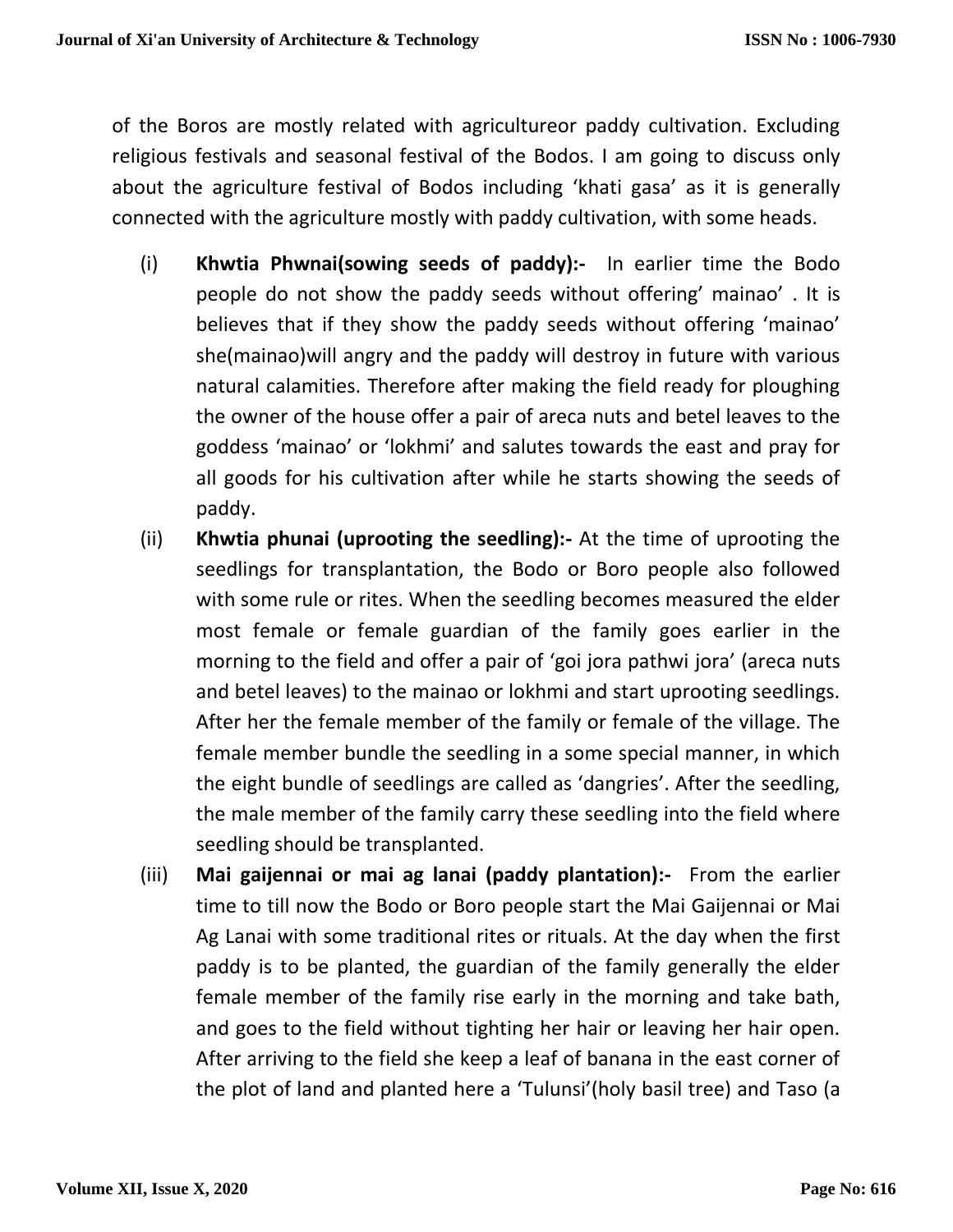kind of plant) and offer a pair of Goi jora, Pathwi jora (areca nuts and betel leaf) in the name of 'Mainao' or Lokhmi' or goddess of wealth and applying little mustered oil on a small quantity of seedlings and salutes toward the east and then start plantation. Then other members of the family start plantation all saluting to the east. It is seen that during the first plantation of paddy all the village female member come and help plantation to the household freely. After the plantation (during this particular day) the head of the household call all the female member to his\her house and offer 'jwo' or 'jumai' (rice beer) and food for this day.

- (iv) **Nangwl Jangkhra or Mai Gaijwbnai(Finishing ceremony of paddy plantation):-** The Bodo people finished their paddy plantation with some minor ceremony which is known as "nangal jangkra". In this ceremony when the paddy plantation is to be end the house holder tell to the villagers that he? She is going to finished there paddy plantation on particular day. On that day the villagers both the male and female come to there house to help to finished the paddy plantation. On that day the house holder and the villagers enjoy with mudding each other into the paddy field. If the plantation is finished the house holder call all the members who are present on the field for food. The house holder provides 'oma bedor(pork meat) and jwo or jumai(rice beer) to the villagers. In this way the Bod people finished their paddy plantation.
- (v) **Khati gasa saonai:-** The" kathi gasa saonai" which is called 'Kati Bihu' or khongali Bihu in assameseis observed by the Bodos or Boros by burning "Alari Bati" or 'Chaki'or the earthen lamp at the paddy field, at the altar of the 'Bathou', at the 'Maswo Goli' (cowshed) and at the 'Mai Bakhri' (granary) in the evening of the last day of Assamese' 'Ashin' or 'Ahin' month. Mthe unmarried girls of the Bodos families go to the paddy field with 'Jewari Bati', a long Bamboo stock used in wearing, polished it with mustered oil and touch the paddy plants with sticks. Bu doing like this Bodo people believe that the paddy plants would bear large scale of paddy.
- (vi) **Mainao Lainai or ag Lainai(Bringing Mainao or Lakhmi from the paddy field to the house):-** Amongst the Bodo people when the paddy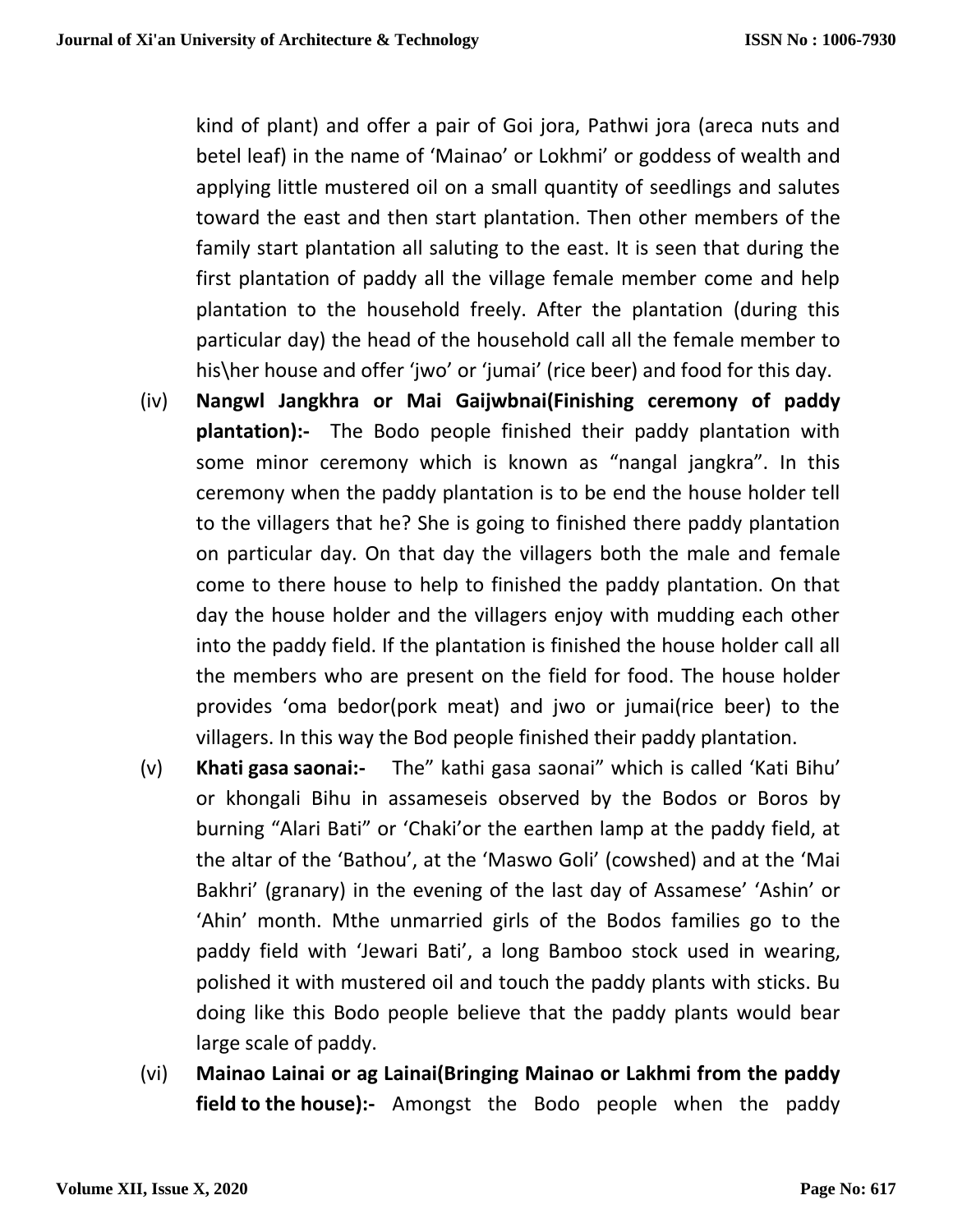become ripe and suitable for reaping or cutting, the first ripe paddy cutting is performed with some special rites. When the family decided to cut the ripe paddy first the female guardian of the family rise early in the morning (generally before the sun rise) and take bath and without the changing her cloths and without polishing oil on for body or hair, she use to go to the paddy field and brings a small quantity of paddy with sprinkling holy water on it and the small bundle of paddy is kept inside the 'Bakri' or the store house(granary). It is important to note that during the going to the paddy field or back from the paddy field the female head of the family does not responds while she is called from the back. It is believed that when she responds to the call the 'Mainao' will up sad to her family and does not come to her home.

(vii) **Wngkham Gwrlwi or Gwdan Janai (New rice eating ceremony):-** This ceremony of the Bodo people is held within the month of December after harvesting the major rice crop or 'Maisali' of the year. On the occasion of the ceremony the new rice is taken by inviting the neighboring peoples. It seen that along with the "Wngkham Gwdan" (new rice) 'Oma-bedor'(pork) and Jjwo' or 'Jumai'(rice beer) are also supplied in abundance. Before taking the 'wngkham gwdan' or ''Wngkham Gwrlwi" (new rice) and anything the head of the family disclose the purpose of the occasion by taking the name of "Bathou Bwrai" and offer a little quantity of cooked rice and curry of the pork to the god and goddess mainly to the "Bathou Bwrai" and "Bathou Burwi" and after that all the members who are present on the occasion took the rise offered to them.

This are the mainly traditional agricultural rites and believes of the Bodos of Boros. But due to the influence of the urbanization and advancement of the technology as well as changing the religion among the Bodos and influence by the Hinduism tradition this traditional believe and festival of the Bodos are seem to change to some extent.